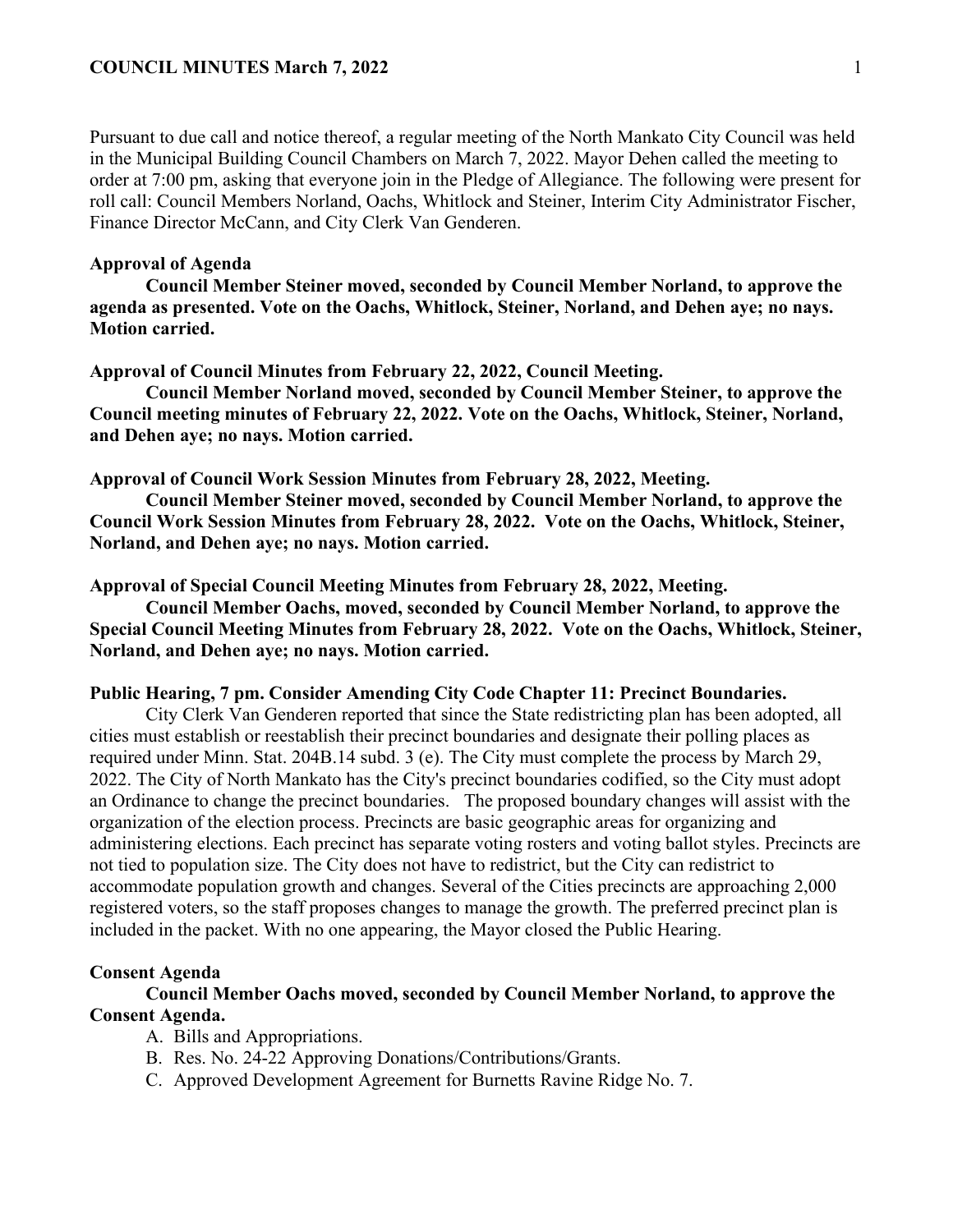Council Member Steiner questioned the \$34,500 paid to Taft Law and requested Attorney Kennedy return to the City Council Meetings. Mr. Steiner did not believe Attorney Weinberg should be acting as City Attorney. Finance Director McCann reported that he believes the majority of the payment to Taft was payment to the bond attorneys, not for Attorney Weinberg's services. Bond attorneys are very specialized, and there are only two or three in the region. Additional discussion was held concerning attorney presence at the meeting.

**Vote on the motion Oachs, Whitlock, Steiner, Norland, and Dehen, aye; no nays. Motion carried.** 

### **Public Comments Concerning Business Items on the Agenda.**

**None.**

### **Business Items**

**Ordinance No. 148 An Ordinance of North Mankato, Minnesota Amending North Mankato City Code Chapter 11.01 Precinct Boundaries.**

Mayor Dehen commented that the staff presented two options, and the preferred option captures the growth and allows for additional growth in areas destined to grow.

**Council Member Steiner moved, seconded by Council Member Oachs, to Adopt Ordinance No. 148 An Ordinance of North Mankato, Minnesota Amending North Mankato City Code Chapter 11.01 Precinct Boundaries. Vote on the Oachs, Whitlock, Steiner, Norland, and Dehen aye; no nays. Motion carried.** 

#### **Res. No. 25-22 Establishing Precincts and Polling Places.**

City Clerk Van Genderen noted that the City must also designate polling locations with the redistricting of the precinct boundaries. She pointed out that the City no longer utilizes the assisted living locations for Precinct 4 or Precinct 7. Instead, the City will use River Ridge Evangelical Church located at 354 Carol Court for precinct 4 and South Central Services Cooperative at 2075 Lookout Drive for precinct 7. City Clerk Van Genderen commented that the two residences in Blue Earth County are precinct 30 and a part of a mail district.

**Council Member Steiner moved, seconded by Council Member Oachs, to Adopt Res. No. 25-22 Establishing Precincts and Polling Places. Vote on the Oachs, Whitlock, Steiner, Norland, and Dehen aye; no nays. Motion carried.** 

#### **Receive Updates on the MAPO Highway 169 Corridor Study.**

Angie Bersaw, Bolton & Menk appeared before Council to present the Hwy 169 Corridor Study. She reported that the study had been completed, and MAPO is reporting the plan results to the Cities and Counties impacted by the study. The study area is from Lake Street to the Highway 60/169 interchange. The study was divided into three subareas. The Northern Subarea is from Lake Street to the Veteran's Bridge. Ms. Bersaw noted the study provided several recommendations. Recommendations at the Highway 14/169 intersection included the installation of a stoplight to facilitate movement. Recommendations also included closing Lind Street and moving the intersection to North River Lane with a roundabout or signals. The intersection at Webster Avenue would remain fully open with either a roundabout or signals. Ms. Bersaw noted that the timing of the improvements would be dependent on MnDOT funding. The Middle Subarea includes the Veteran's Bridge access onto Belgrade. She said there were several recommendations and included the possibility of a roundabout. There are improvements planned in 2025 for pedestrian mobility improvements on the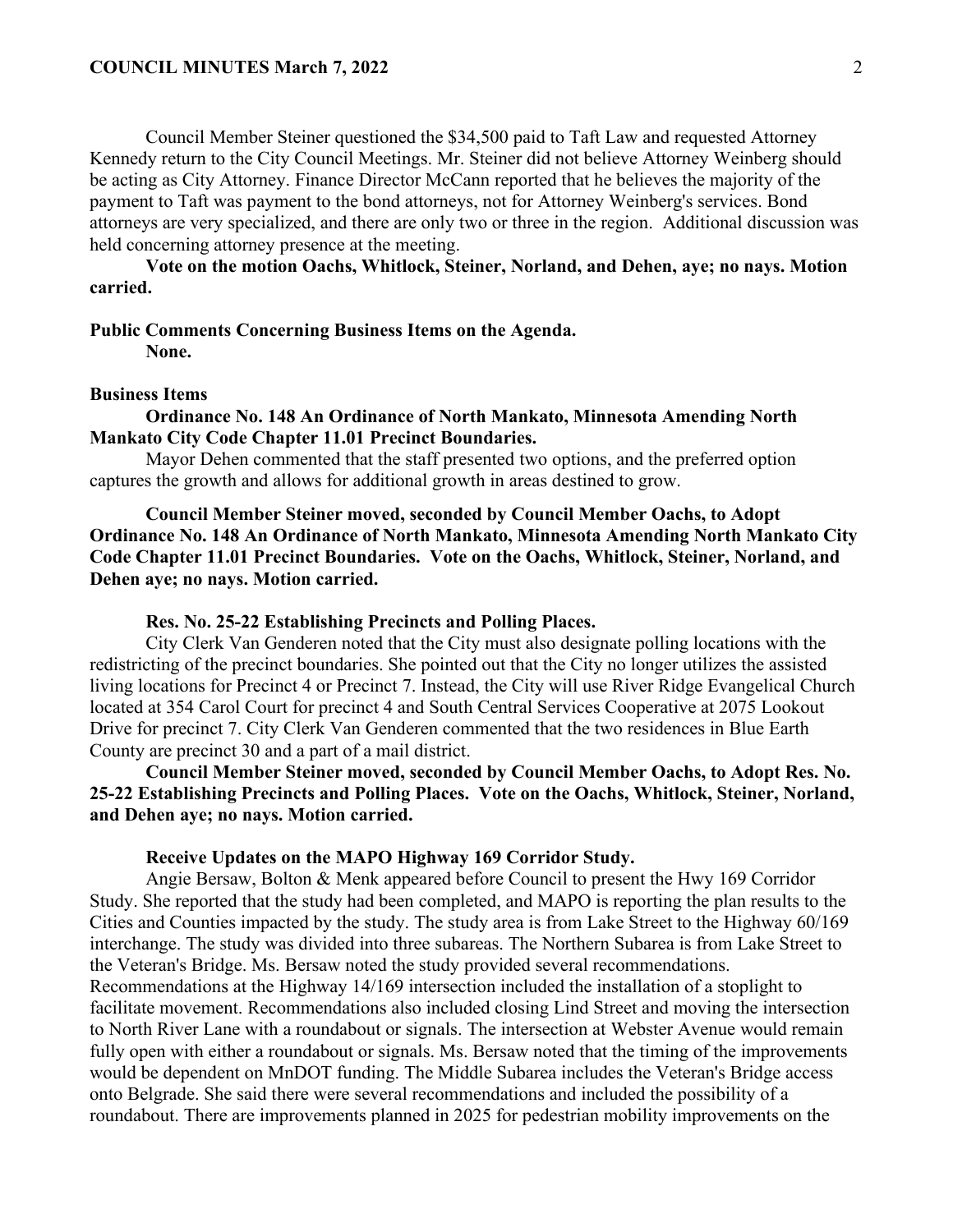Veteran's Bridge. Ms. Bersaw reviewed the recommendation for Riverfront Dr. in Mankato as part of the Middle Subarea. She also reviewed the Southern Subarea reviewing proposals which are located in Mankato. She noted the next steps would be to pursue funding for the project, and partner agencies would need to conduct additional planning/design work as required.

Rhonda Allis, District 7 Planning Director from MnDOT, appeared before Council and reviewed the MnDOT funding process. Ms. Allis noted that the North Mankato City staff worked with MnDOT to review the ramp at Belgrade/Hwy 169. An I.C.E. study was conducted to examine the consideration of a roundabout at the intersection. She stated MnDOT would like to present the information to the City Council.

Council Member Oachs requested clarification on the City's contribution to the proposed changes. Ms. Allis reported there would be cost participation if the project extended beyond MnDOT property.

# **Res. No. 26-22 Resolution of Support for the Mankato/North Mankato Area Planning Organization (MAPO) Highway 169 Corridor.**

Interim City Administrator Fischer reported that the resolution would support the MAPO Highway 169 Corridor Study. He noted all the other partners had passed similar resolutions of support. Mayor Dehen commented that the Resolution preserves the Webster Avenue/169 full access.

**Council Member Steiner moved, seconded by Council Member Norland adopted Res. No. 26-22 Resolution of Support for the Mankato/North Mankato Area Planning Organization (MAPO) Highway 169 Corridor. Vote on the Oachs, Whitlock, Steiner, Norland, and Dehen aye; no nays. Motion carried.** 

**Res. No. 27-22 Approving Plans and Specifications and Ordering Advertisement for Bids Project No. 21-05 ABCDEF Lor Ray Drive Improvement Project.**

City Engineer Sarff reported the plans and specifications had been prepared for the Lor Ray Drive Improvement Project. The proposed improvements are essentially the same as those presented with the Preliminary Engineering Report and subsequent City Council discussions. He reported the project location is from Lor Ray Drive from approximately 250 feet north of White Oak Drive to Somerset Lane. He noted the improvements include Sanitary Sewer, Watermain, Storm Sewer, and Street and Surface improvements. The estimated construction amount is \$3,764,000. Additional expenses include a right of way/easement costs of \$76,000 and Street Light Poles and Fixtures purchased directly by the City of \$32,000 for a total estimated project cost of \$3,872,000. He reported estimated funding includes \$1,100,000 from the Coronavirus Relief Fund, \$575,000 from the Local Road Improvement Program Grant, \$400,000 from the Municipal State Aid Funds, and the Remaining \$1,797,000 from assessments and GO Bonds.

**Council Member Steiner moved, seconded by Council Member Oachs, to adopt Res. No. 27-22 Approving Plans and Specifications and Ordering Advertisement for Bids Project No. 21- 05 ABCDEF Lor Ray Drive Improvement Project. Vote on the Oachs, Whitlock, Steiner, Norland, and Dehen aye; no nays. Motion carried.** 

**Res. No. 28-22 Declaring Costs to be Assessed, and Ordering Preparation of Proposed Assessment Project No. 21-06 ABCDEF McKinley Avenue Street & Utility Improvement Project.**

City Engineer Sarff appeared before Council and stated he would discuss Res. No. 28-22 and 29-22. He reported bids were received and opened on Tuesday, March 1 at 11:00 am for the McKinley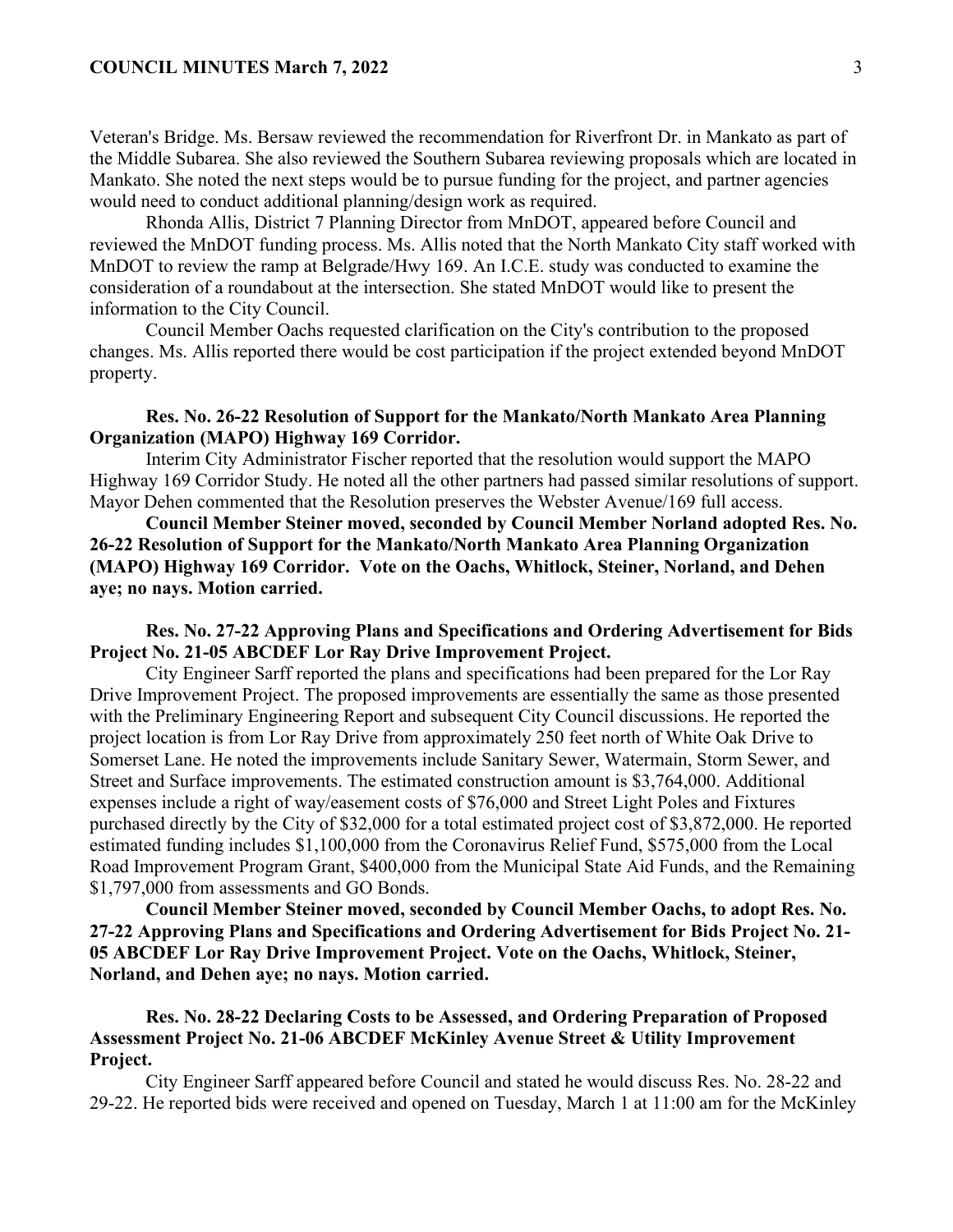Avenue Street & Utility Improvement Project. This project includes street and utility reconstruction of McKinley Avenue from Sherman Street to Range Street. Two bids were received:

| Bidder                       | <b>Bid</b>     |
|------------------------------|----------------|
| Holtmeier Construction, Inc. | \$1,379,976,87 |
| Kuechle Underground, Inc.    | \$1,895,195.50 |

The engineer's estimate was \$1,373,100. The low bidder for the project is Holtmeier Construction, Inc. from Mankato, Minnesota. Based on the past performance with Holtmeier Construction, Inc., staff recommends awarding the bid to Holtmeier Construction. Standard city practice for projects involving special assessments is to hold the assessment hearing before awarding the contract for the project. Finance Director McCann has prepared the proposed assessment roll. Staff is requesting Council adopt the resolution declaring costs to be assessed and setting the Public Hearing for April 4, 2022, at 7 pm.

**Council Member Steiner moved, seconded by Council Member Norland, to adopt Res. No. 28-22 Declaring Costs to be Assessed, and Ordering Preparation of Proposed Assessment Project No. 21-06 ABCDEF McKinley Avenue Street & Utility Improvement Project. Vote on the Oachs, Whitlock, Steiner, Norland, and Dehen aye; no nays. Motion carried.** 

**Res. No. 29-22 For Hearing on Proposed Assessment Project No. 21-06 ABCDEF McKinley Avenue Street & Utility Improvement Project.**

**Council Member Norland moved, seconded by Council Member Steiner, to Adopt Res. No. 29-22 For Hearing on Proposed Assessment Project No. 21-06 ABCDEF McKinley Avenue Street & Utility Improvement Project. Vote on the Oachs, Whitlock, Steiner, Norland, and Dehen aye; no nays. Motion carried.** 

### **Res. No. 30-22 Accepting Bid Splashpad Installation Project.**

Finance Director McCann reported the Splashpad was scheduled in the 2022-2026 CIP. The City received a \$150,000 donation from the Ward Family Foundation and plans on utilizing \$150,000 in AARPA Funds for the remaining balance from the General Fund-Parks. The City purchased the equipment through the State bidding process for \$149,375,00, so the bids are only for construction. The total cost for the project is estimated at \$355,903.94.

Finance Director McCann reported two bids were received:

| Bidder                                               | <b>Rid</b>   |
|------------------------------------------------------|--------------|
| Commercial Recreation Specialists (CRS) \$186,628.94 |              |
| Apex Companies                                       | \$734,400.00 |

Council Member Norland requested clarification on the significant difference in quotes. Finance Director McCann reported CRS specializes in this type of construction, while APEX does not have experience.

**Council Member Steiner moved, seconded by Council Member Norland, to adopt Res. No. 30-22 Accepting Bid Splashpad Installation Project. Vote on the Oachs, Whitlock, Steiner, Norland, and Dehen aye; no nays. Motion carried.** 

## **Highway 14 Pedestrian Bridge Study.**

City Planner Lassonde appeared before Council and reviewed the Highway 14 Pedestrian Bridge Study. He noted it is a feasibility study to determine the project's feasibility. City Planner